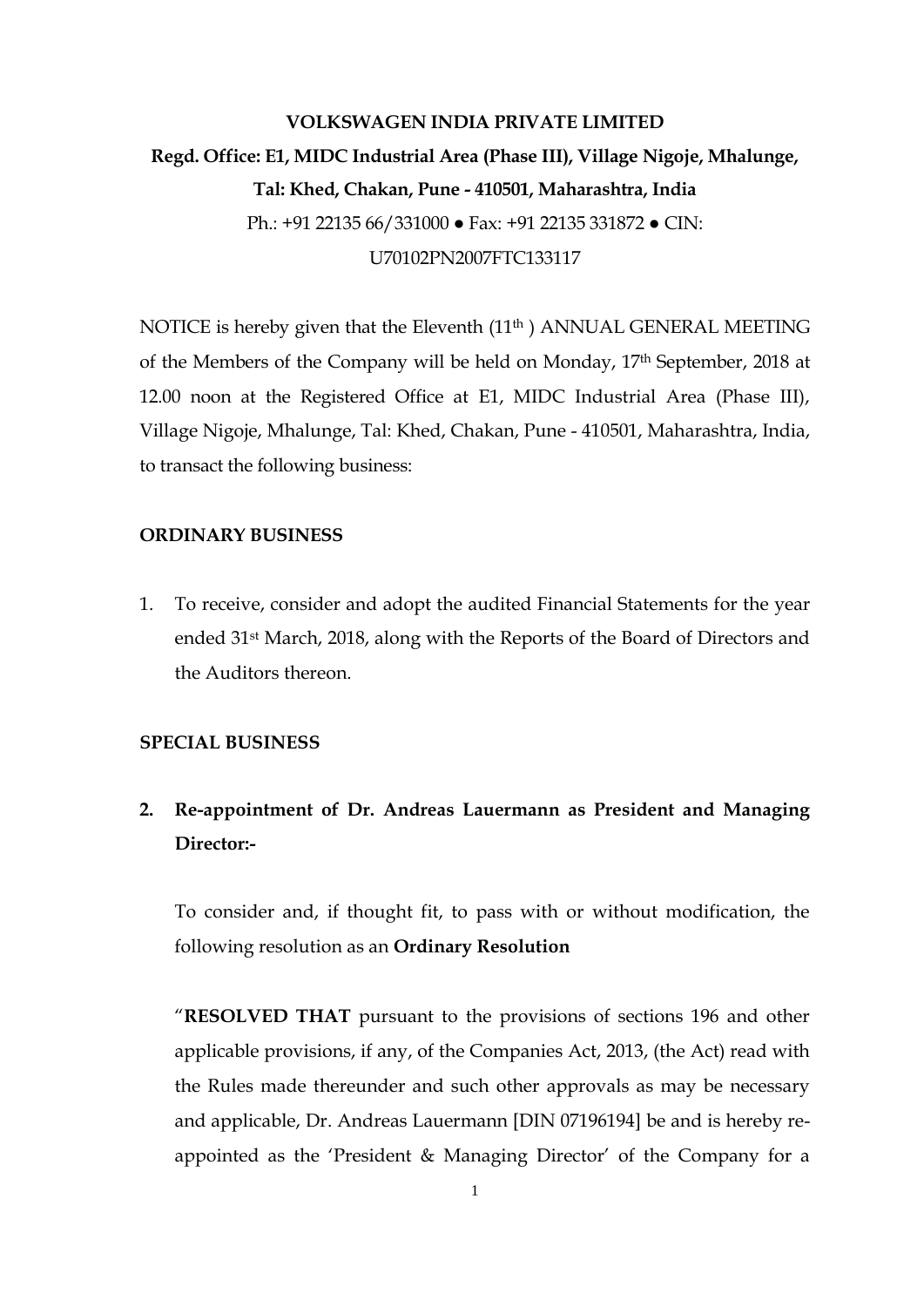period of 6 months with effect from 1st July, 2018, on the terms and conditions and payment of remuneration and other perquisites/benefits to Dr. Andreas Lauermann as set out in the agreement between the Company and Dr. Lauermann, a copy of whereof has been tabled at this meeting and the said agreement is hereby approved.

**RESOLVED FURTHER THAT** Ms. Annette Pech- Executive Director-Finance and CFO and Mr. Patrick Masson- Executive Director-HR & Admin jointly are hereby authorized to execute and deliver all the documents and deeds, writing(s), paper(s), agreement(s), as may be necessary in connection with the aforesaid re-appointment of Dr. Andreas Lauermann as the President and Managing Director of the company.

**RESOLVED FURTHER THAT** for the purpose of giving effect to the above resolution, any one of the Directors and/or the Company Secretary, be and are hereby severally authorized to file necessary forms with the Ministry of Corporate Affairs and to do all such acts, deeds and things as may be necessary, proper, expedient or incidental thereto for giving effect to the above resolution."

> By Order of the Board of Directors For **Volkswagen India Private Limited**

> > $Sd$  /-

**Anoop Kumar Pillai** GM Legal & Company Secretary anoopkumar.pillai@volkswagen.co.in FCS 3620

Place: Pune Date: 23rd July, 2018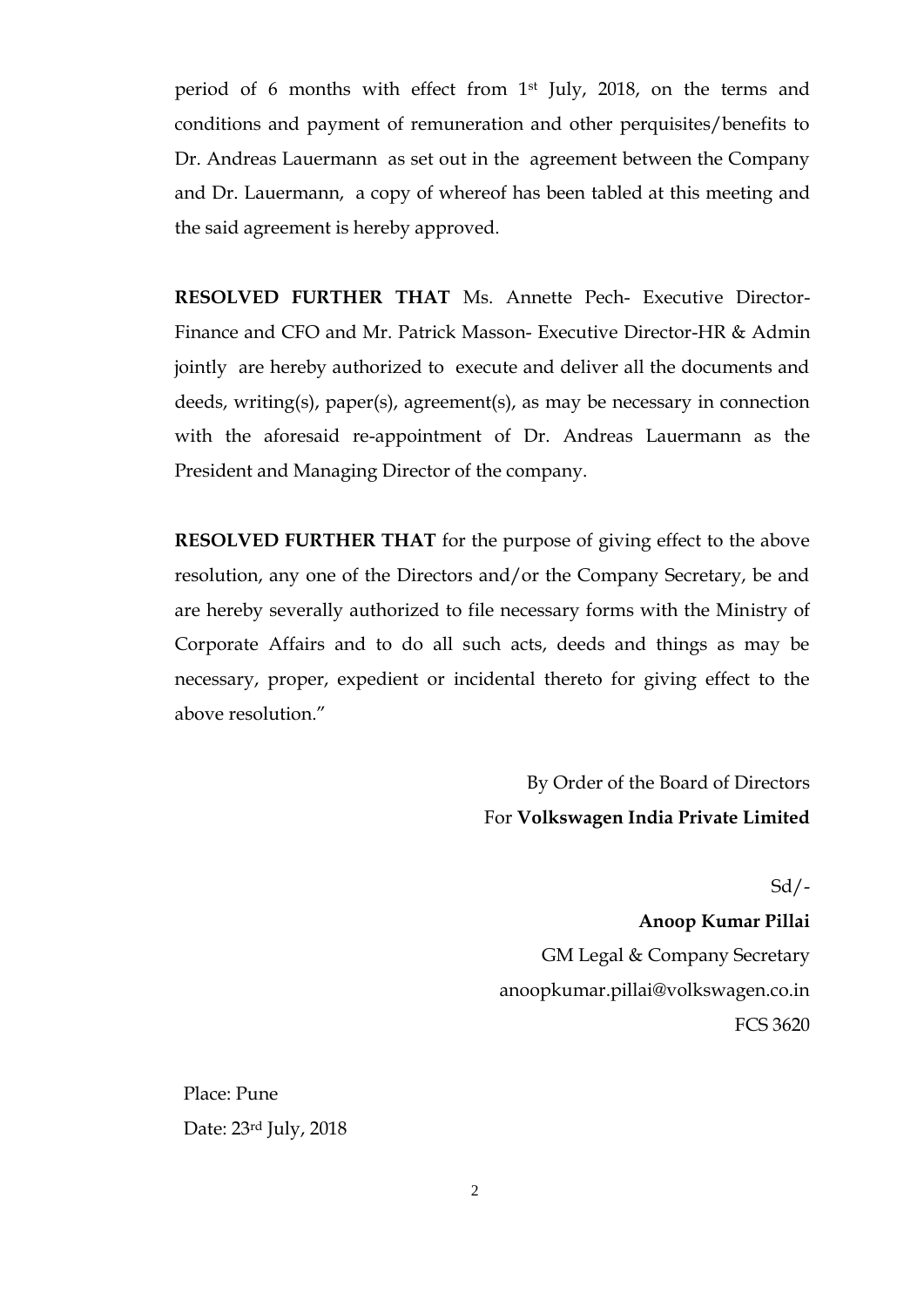#### **NOTES:**

- 1. A MEMBER ENTITLED TO ATTEND AND VOTE IS ENTITLED TO APPOINT A PROXY TO ATTEND AND VOTE INSTEAD OF HIMSELF AND A PROXY NEED NOT BE A MEMBER OF THE COMPANY. The instrument appointing a proxy, to be effective, should however, be deposited at the Registered Office of the Company not less than 48 (forty-eight) hours before the commencement of the Meeting. A person can act as a proxy on behalf of Members not exceeding 50 and holding in the aggregate not more than ten percent of the total share capital of the Company carrying voting rights. A Member holding more than ten percent of total share capital of the Company carrying voting rights may appoint a single person as proxy and such person shall not act as a proxy for any other person or shareholder.
- 2. Corporate members intending to send their authorized representative to attend the Meeting are requested to send to the Company a certified copy of the Board Resolution authorizing their representative to attend and vote on their behalf at the meeting. A route map for enabling members to attend the Annual General Meeting is also enclosed for ready reference.
- 3. Members are requested to register their email IDs with the Company and Members are also requested to notify any change in their email ID or bank mandates or address to the Company and always quote their Folio Number in all correspondence with the Company.
- 4. Electronic copy of the Annual Report is being sent to all the Members whose email IDs are registered with the Company for communication purposes unless any Member has requested for a hard copy of the same.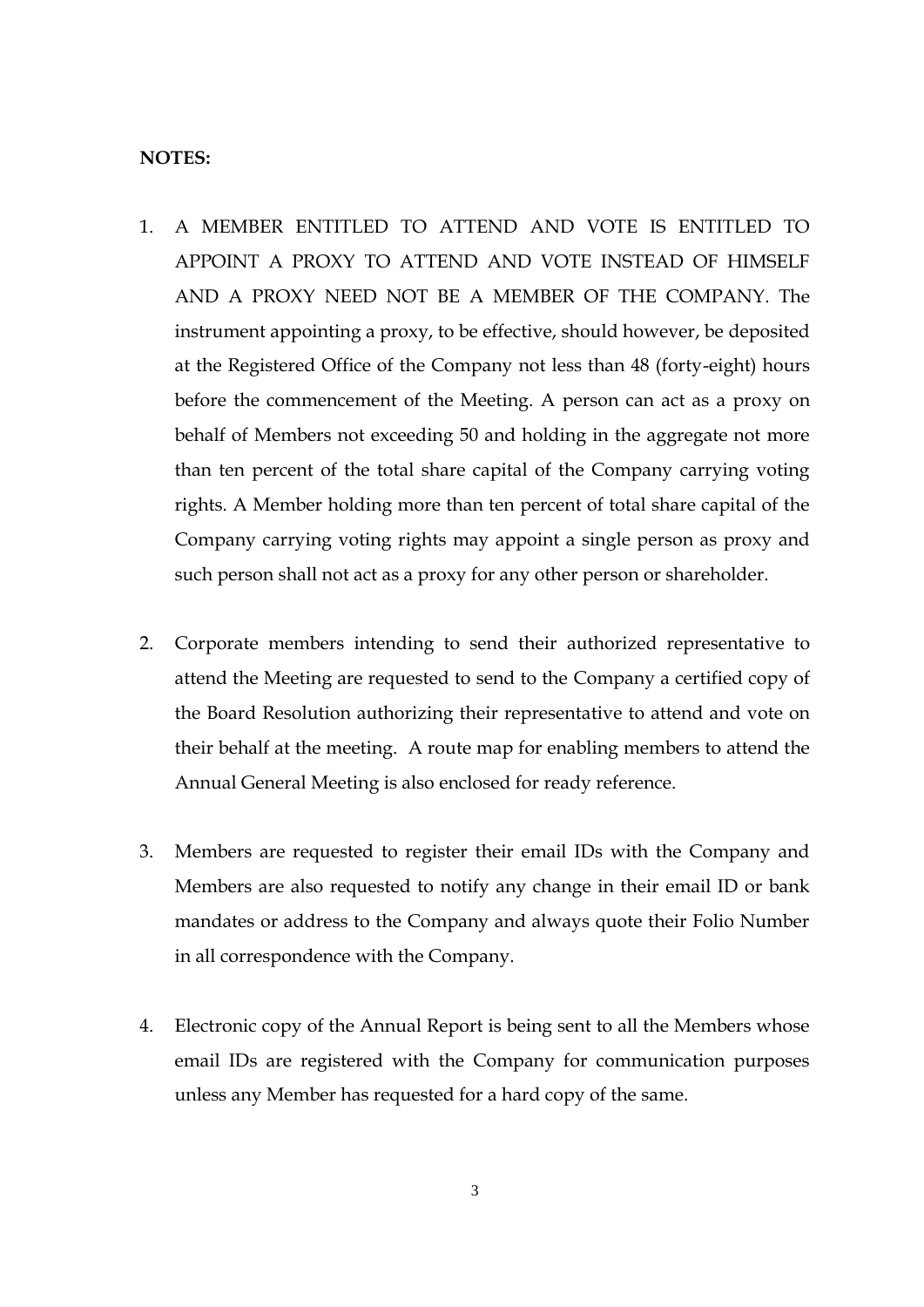- 5. A Proxy shall not vote except on a poll. During the period beginning 24 hours before the time fixed for the commencement of Meeting and ending with the conclusion of the Meeting, a Member would be entitled to inspect the proxies lodged at any time during the business hours of the company.
- 6. The Register of Directors and Key Managerial Personnel and their shareholding, maintained under section 170 of the Companies Act, 2013, will be available for inspection by the members at the AGM.
- 7. The Register of Contracts or Arrangements in which Directors are interested, maintained under Section 189 of the Companies Act, 2013, will be available for inspection by the members at the AGM.
- 8. All documents, including financial statements, referred to in this Notice will be available for inspection at the Company's registered office during normal business hours (from 09.00 A.M. to 05.00 P.M.) on any working day up to the date of ensuing AGM. The shareholders may also ask for a copy of the documents by sending their request via e-mail to [anoopkumar.pillai@volkswagen.co.in](mailto:anoopkumar.pillai@volkswagen.co.in) or by post addressed to Mr. Anoop Pillai, General Manager – Legal & Company Secretary.
- 9. Electronic copy of the Financial Statement along with the Directors' report and Auditors' Report is being sent to all the Members unless a Member has requested for a hard copy. If a Member desires to get a hard copy of the same then the Member shall send a request to [anoopkumar.pillai@volkswagen.co.in](mailto:anoopkumar.pillai@volkswagen.co.in) or by post addressed to Mr. Anoop Pillai, General Manager – Legal & Company Secretary.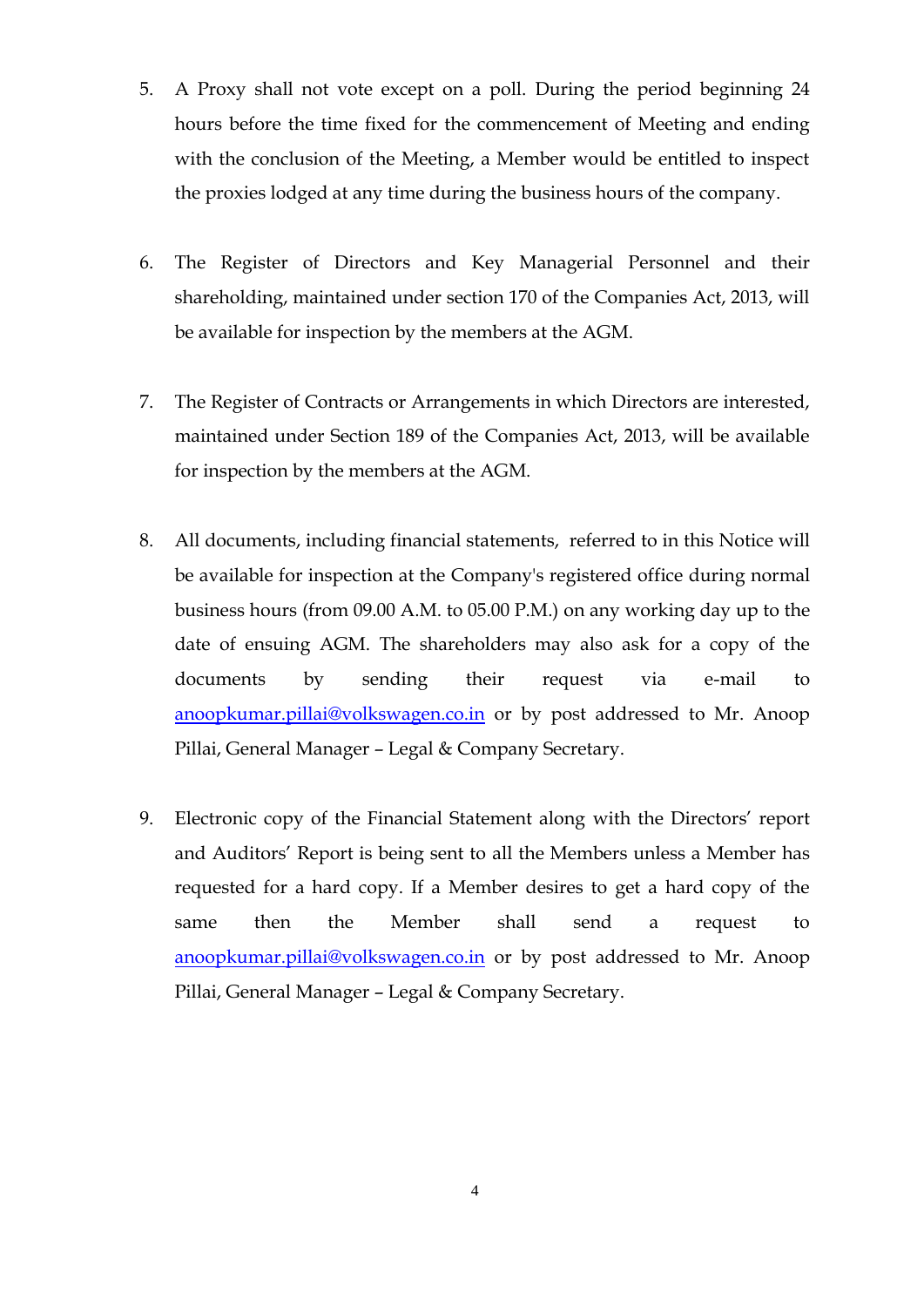10. None of the Directors, Key Managerial Personnel and their relatives, except Dr. Andreas Lauermann, are interested directly or indirectly in the aforesaid resolution.

> By Order of the Board of Directors For **Volkswagen India Private Limited**

**Anoop Kumar Pillai** General Manager & Company Secretary anoopkumar.pillai@volkswagen.co.in FCS 3620

Place: Pune Date: 23rd July, 2018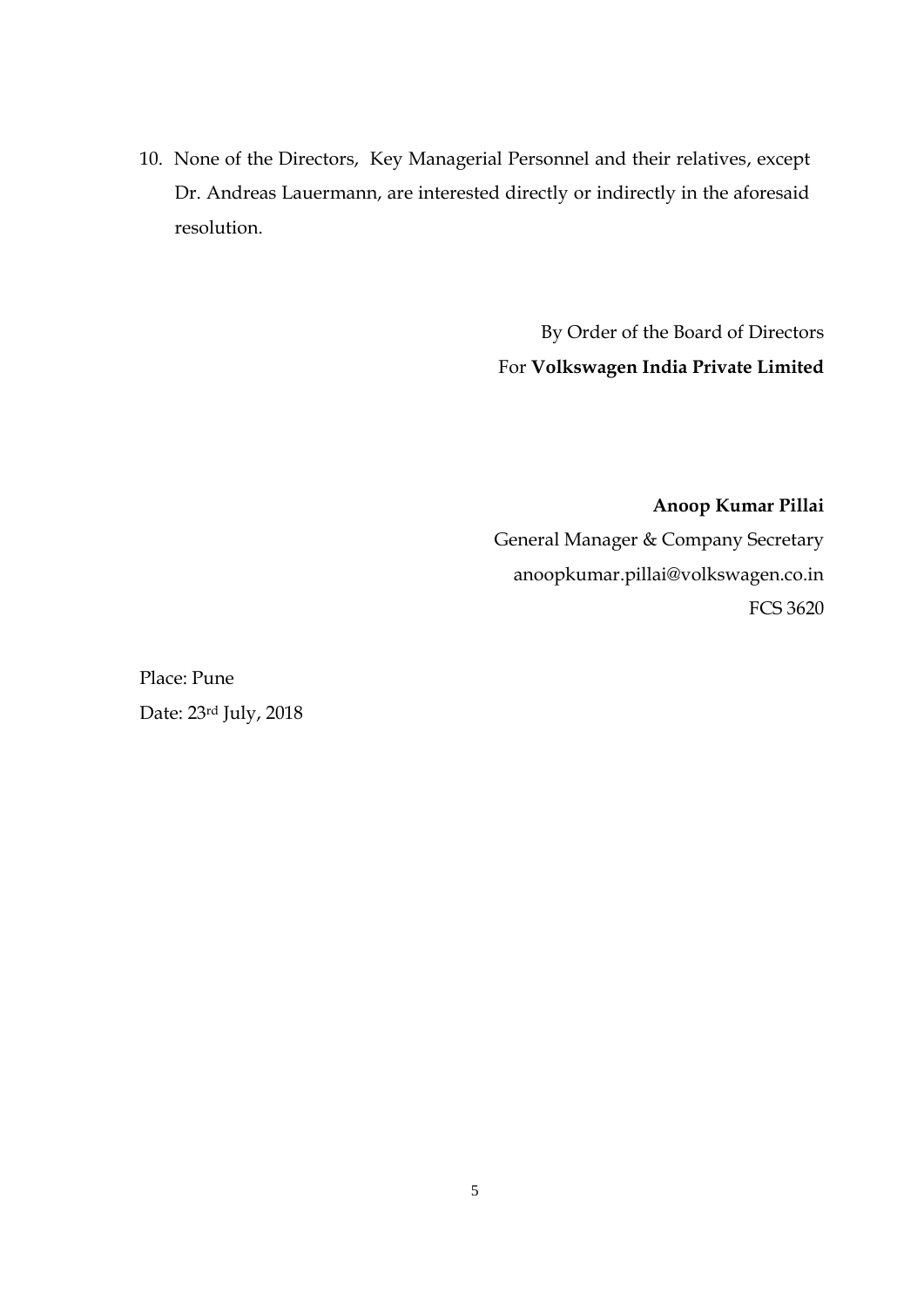### **ANNEXURE TO THE NOTICE**

## STATEMENT PURSUANT TO SECTION 102(1) OF THE COMPANIES ACT, 2013

## **Item No. 2 of the Notice:-**

The Members are informed that the contract of employment of Dr. Andreas Lauermann with the Company for the post of President & Managing Director will expire on 30<sup>th</sup> June, 2018. Accordingly, the Board in its meeting held on 25<sup>th</sup> June, 2018, re-appointed Dr. Andreas Lauermann as President & Managing Director for a period of 6 months effective from 1st July, 2018 until 31st December, 2018, subject to approval of the Members at a General Meeting.

The terms of appointment as required under Section 196 of the Companies Act, 2013 is as per the contract entered with Dr. Andreas Lauermann which is enclosed to the notice for kind perusal.

None of the Directors, Key Managerial Personnel or their relatives are interested or concerned in the said resolution.

The Board recommends approval of the Members by way of an **Ordinary Resolution.**

> By Order of the Board of Directors For **Volkswagen India Private Limited**

**Anoop Kumar Pillai** General Manager & Company Secretary anoopkumar.pillai@volkswagen.co.in FCS 3620

Place: Pune Date: 23rd July, 2018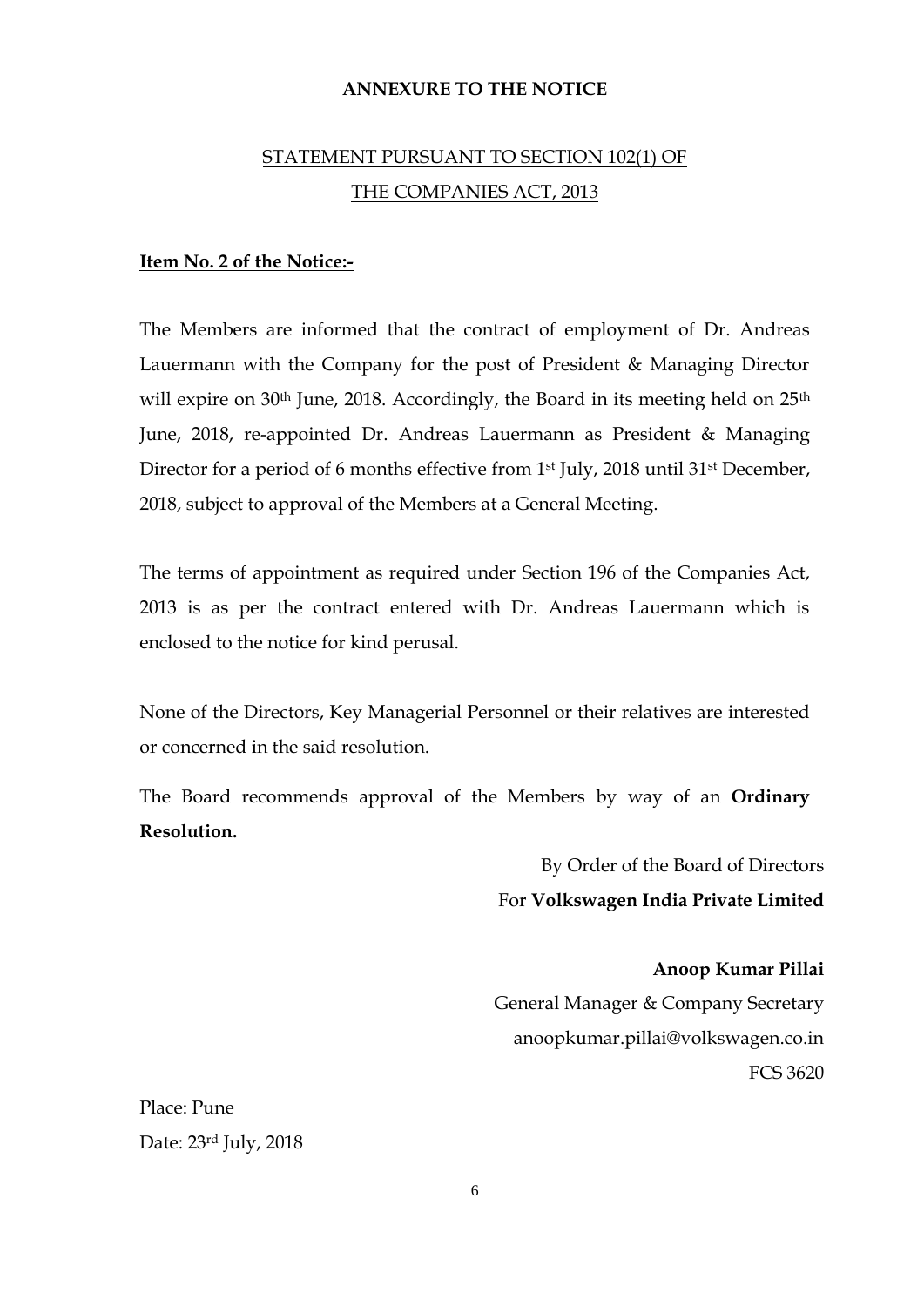## **LAND MARK:- off Volkswagen Road ROUTE MAP:-**

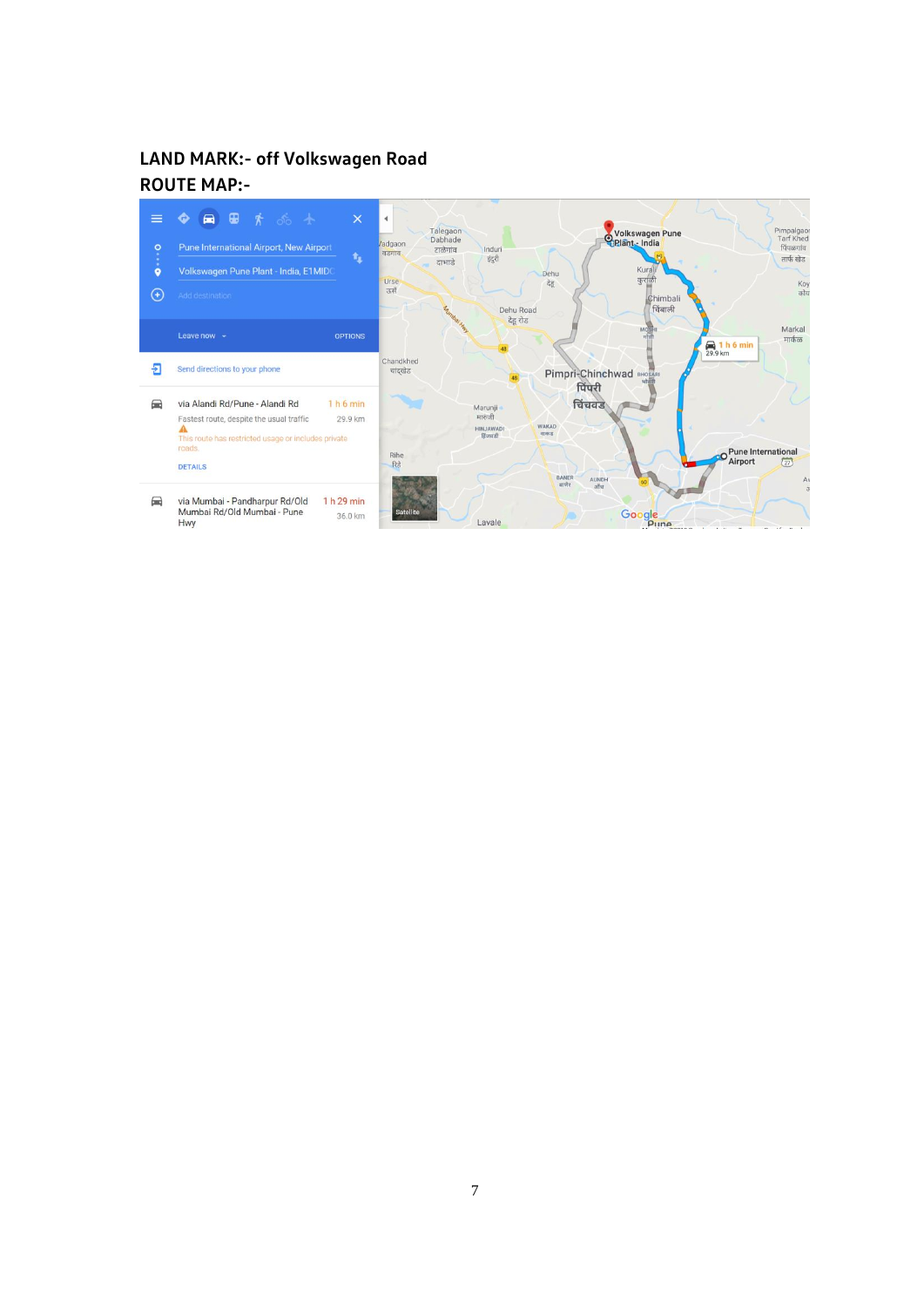#### **Form No. MGT-11**

#### **Proxy form**

[Pursuant to section 105(6) of the Companies Act, 2013 and rule 19(3) of the Companies (Management and Administration) Rules, 2014]

CIN: **U70102PN2007FTC133117** Name of the Company: **VOLKSWAGEN INDIA PRIVATE LIMITED** Registered Office: **E -1, MIDC INDUSTRIAL AREA PHASE III VILLAGE NIGOJE MHALUNGE KHARABWADI CHAKAN TAL KHED PUNE MH 410501 IN**

Name of the Member(s) : Registered Address : E-mail Id : Folio No/Client Id : DP ID :

I/We, being the member(s) of **\_\_\_\_** shares of the above named company, hereby appoint

| 1. | Name:                                  |
|----|----------------------------------------|
|    | Address:                               |
|    | E-mail Id:                             |
|    | Signature: ____________ or failing him |
| 2. | Name:                                  |
|    | Address:                               |
|    | E-mail Id:                             |
|    | Signature: ___________ or failing him  |
| 3. | Name:                                  |
|    | Address:                               |
|    | E-mail Id:                             |
|    | Signature: $\frac{1}{2}$               |

as my/our proxy to attend and vote (on a poll) for me/us and on my/our behalf at the Eleventh ( $11<sup>th</sup>$ ) Annual General Meeting of the Members of **VOLKSWAGEN INDIA PRIVATE LIMITED** to be held on Monday, 17<sup>th</sup> September, 2018 at 12.00 noon. at the Registered Office at E1, MIDC Industrial Area (Phase III), Village Nigoje, Mhalunge, Tal: Khed, Chakan, Pune - 410501, Maharashtra, India and at any adjournment thereof in respect of such resolutions as are indicated below:-

| <b>Resolution</b>        | <b>Business to be Transacted</b>                                                   |  |  |
|--------------------------|------------------------------------------------------------------------------------|--|--|
| <b>Number</b>            |                                                                                    |  |  |
| <b>ORDINARY BUSINESS</b> |                                                                                    |  |  |
| $\mathbf{1}$             | To receive, consider and adopt the audited Financial Statements for the year ended |  |  |
|                          | 31st March, 2018 along with the Reports of the Board of Directors and the Auditors |  |  |
|                          | thereon                                                                            |  |  |
| <b>SPECIAL BUSINESS</b>  |                                                                                    |  |  |
| 3                        | Re-appointment of Dr. Lauermann as President and Managing Director                 |  |  |
|                          |                                                                                    |  |  |

Signed this \_\_\_\_\_ day\_\_\_\_ of \_\_\_\_\_\_\_\_\_\_\_\_2018

Revenue Stamp of Re. 1/-

Signature of Shareholders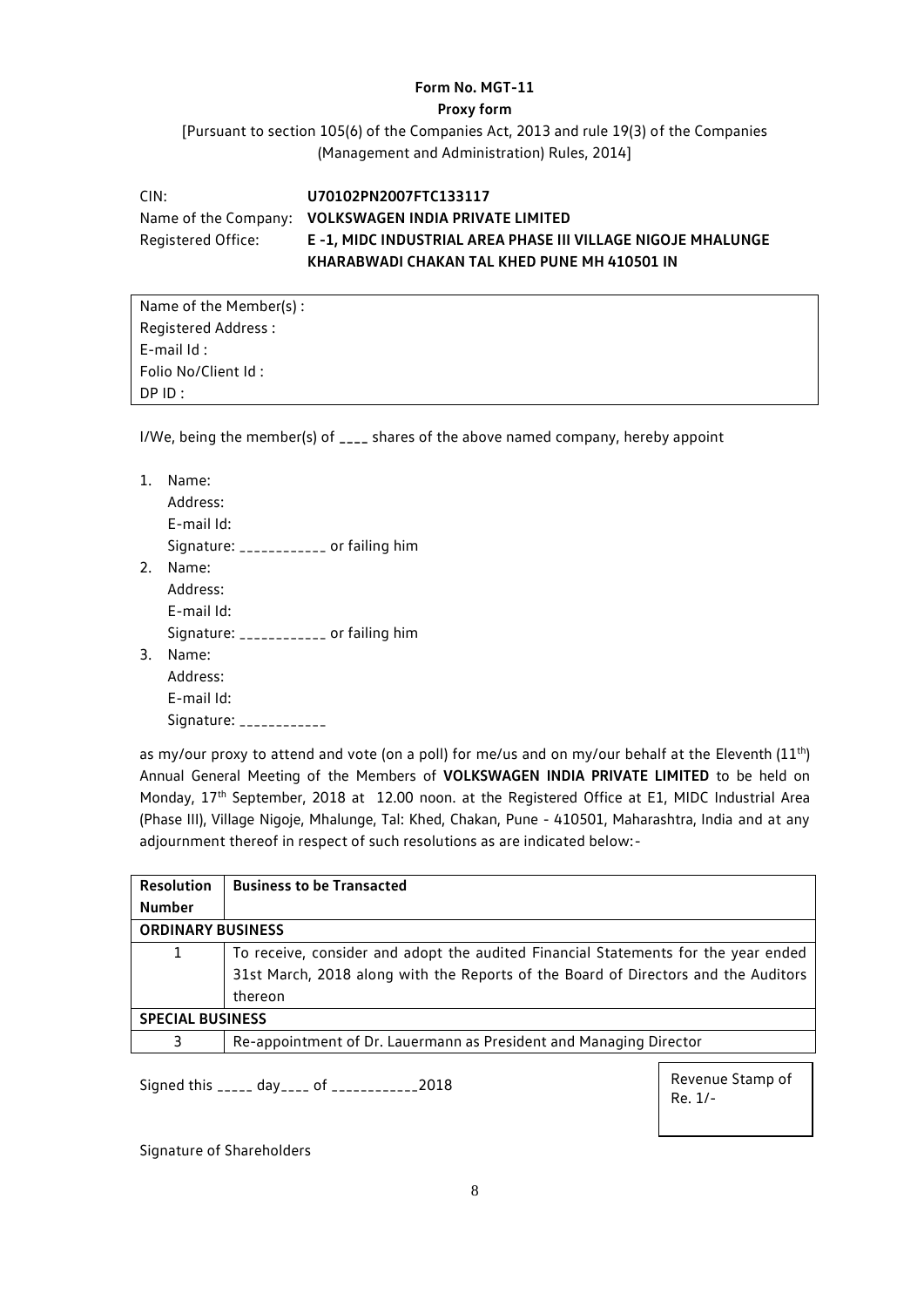Signature of Proxy holder(s)

#### **Note:**

- a. This form of proxy in order to be effective should be duly filled, stamped, signed and deposited at the Registered Office of the Company, not less than 48 hours before the commencement of the Meeting.
- b. The proxy may not be a member of the company.
- c. Appointing a proxy does not prevent a members from attending the meeting in person if he / she so wishes.
- d. The Proxy holder should bring his/her identity proof at the time of attending the meeting.